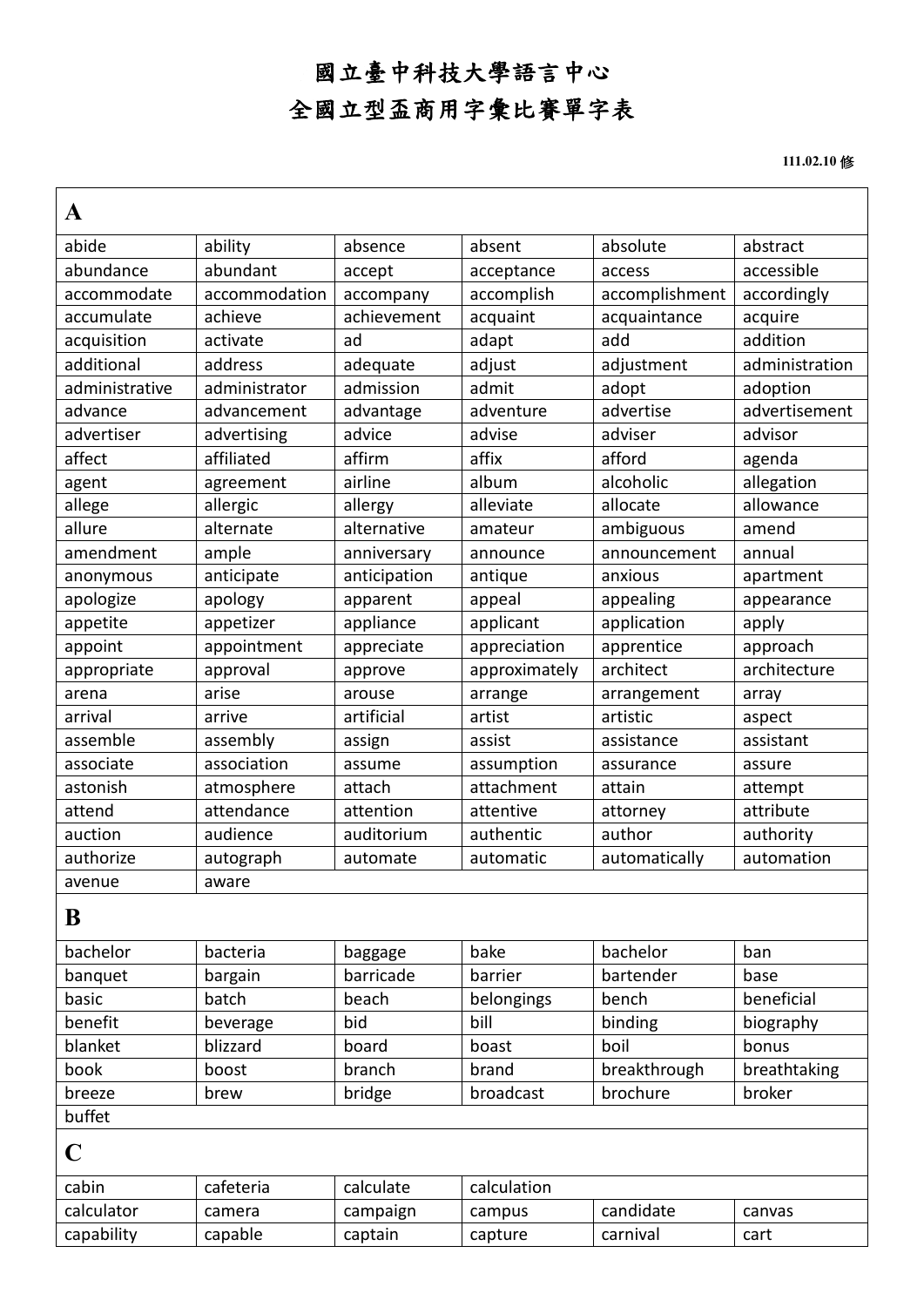| carton         | carve         | cashier      | catalogue     | catastrophe   | catastrophic   |
|----------------|---------------|--------------|---------------|---------------|----------------|
| category       | cater         | cathedral    | caution       | cautious      | certificate    |
| certify        | chair         | chairman     | challenge     | champagne     | characteristic |
| charge         | charitable    | charity      | checkout      | checkup       | chef           |
| chemical       | chess         | chilly       | chop          | chronic       | circumstance   |
| claim          | clarification | clarify      | clause        | client        | climate        |
| clinic         | closure       | club         | coast         | coincide      | collaborate    |
| collaboration  | colleague     | collect      | collection    | collector     | combination    |
| combine        | commentator   | commercial   | commission    | commit        | commitment     |
| committee      | commodity     | communicate  | communication | communicative | community      |
| commute        | compartment   | compensate   | compensation  | compete       | competition    |
| competitive    | competitor    | compile      | complete      | compliance    | compliment     |
| component      | compose       | composition  | comprehend    | comprehensive | compromise     |
| compulsory     | conceal       | concede      | concentrate   | concentration | concession     |
| concise        | conclude      | conclusion   | condition     | conditional   | conduct        |
| conductor      | conference    | confidence   | confident     | confidential  | confine        |
| confined       | confirm       | conflict     | conform       | congratulate  | connection     |
| consecutive    | consensus     | consent      | consequence   | consider      | considerable   |
| considerate    | consideration | consolidate  | constant      | constitution  | constitutional |
| construct      | construction  | constructive | consult       | consultant    | consume        |
| consumer       | consumption   | contact      | contagious    | container     | contaminate    |
| contemporary   | content       | contentment  | contest       | continual     | contract       |
| contribute     | contribution  | contributor  | controversial | controversy   | convene        |
| convenience    | convenient    | convert      | convince      | cooperate     | cooperation    |
| coordinate     | coordination  | cope         | cordially     | corporate     | corporation    |
| correspondence | correspondent | cottage      | council       | counsel       | counselor      |
| courtesy       | crew          | critic       | critical      | criticism     | criticize      |
| crowd          | cruise        | cubicle      | cuisine       | cure          | curious        |
| current        | curriculum    | custom       | customer      |               |                |
|                |               |              |               |               |                |
| D              |               |              |               |               |                |
| damage         | deadline      | deceive      | deceptive     | declare       | decorate       |
| decoration     | decorative    | dedicate     | defect        | definite      | delegate       |
| delegation     | deliberate    | delicious    | delighted     | deliver       | delivery       |
| demand         | demolition    | demonstrate  | demonstration | dental        | depart         |
| department     | departure     | deposit      | depreciate    | describe      | description    |
| deserve        | design        | designate    | designer      | desirable     | desire         |
| dessert        | destination   | destruction  | detach        | detail        | detain         |
| deteriorate    | determination | determine    | devastating   | device        | diagnose       |
| diagnosis      | diet          | diligent     | dimension     | dine          | dip            |
| direction      | director      | disadvantage | disappointed  | disaster      | discard        |
| discount       | disease       | dishwasher   | dismiss       | display       | dispose        |
| dispute        | disregard     | disruption   | dissatisfied  | distance      | distinct       |
| distinction    | distinctive   | distinguish  | distract      | distribute    | distribution   |
| distributor    | district      | disturb      | disturbance   | diverse       | diversity      |
| division       | document      | documentary  | dominate      | donate        | donation       |
| donor          | dorm          | dormitory    | downtown      | draft         | drastic        |
|                |               |              |               |               |                |

drawback dressing drizzle drought duplicate durability

durable dwell dweller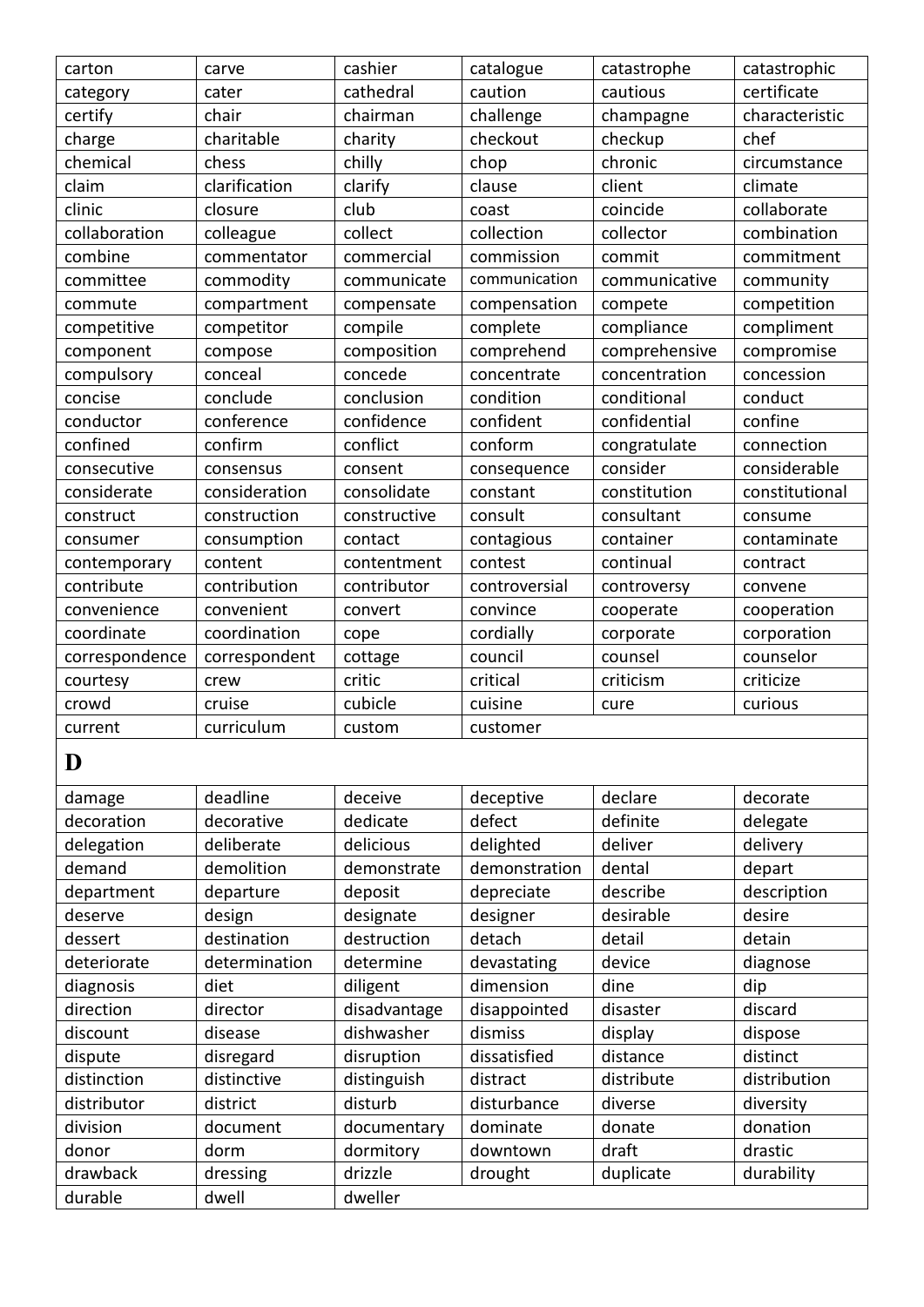| E             |              |               |              |              |              |
|---------------|--------------|---------------|--------------|--------------|--------------|
| eagerly       | earthquake   | edit          | edition      | editor       | extract      |
| educator      | effect       | effective     | elect        | election     | electrical   |
| electricity   | electronic   | elegant       | element      | eligibility  | eligible     |
| eliminate     | eloquent     | emission      | emit         | employ       | employee     |
| employer      | employment   | enclose       | enclosure    | encounter    | encourage    |
| encouragement | enforce      | enforcement   | engage       | engagement   | enhance      |
| enlarge       | enquire      | enquiry       | enroll       | ensure       | enter        |
| enterprise    | entertain    | entertainment | entrance     | entrepreneur | envelope     |
| epidemic      | episode      | equal         | equation     | equipment    | equivalent   |
| errand        | escort       | essence       | essential    | establish    | estate       |
| evacuate      | evacuation   | event         | eventual     | evidence     | evident      |
| exaggerate    | exaggeration | executive     | exempt       | exhibit      | exhibition   |
| exit          | expand       | expansion     | expect       | expectation  | expert       |
| expertise     | expiration   | expire        | explicit     | explore      | expose       |
| exposure      | express      | expression    | extend       | extension    | extra        |
| F             |              |               |              |              |              |
| fabulous      | facilitate   | faculty       | fad          | fairly       |              |
| familiar      | fancy        | fantastic     | fare         | farewell     | fascinating  |
| fashion       | fashionable  | fasten        | fatal        | fatigue      | fax          |
| feasible      | feast        | feature       | fee          | feedback     | ferry        |
| firm          | fit          | flat          | flavor       | flaw         | flood        |
| flooding      | fluctuate    | fluent        | focus        | fog          | foggy        |
| follow        | forbid       | forbidden     | forecast     | format       | formula      |
| forthcoming   | found        | foundation    | founder      | franchise    | freeway      |
| freeze        | frequency    | frequent      | frozen       | fry          | fulfill      |
| function      | functional   | fund          | furnish      | furnished    | furniture    |
| G             |              |               |              |              |              |
| gallery       | garage       | garden        | gasoline     | gate         | gather       |
| gathering     | general      | genuine       | graduate     | graduation   | grand        |
| graphic       | grill        | guarantee     | guest        | guide        | guideline    |
| gym           |              |               |              |              |              |
| $\bf H$       |              |               |              |              |              |
| hack          | hacker       | hail          | handicraft   | handle       |              |
| head          | headquarters | heal          | heating      | heritage     | hesitate     |
| highway       | hillside     | hire          | historian    | historic     | historical   |
| honeymoon     | hospitality  | host          | housing      | hurricane    |              |
| I             |              |               |              |              |              |
| idle          | ignore       | illustrate    | illustration | image        | immense      |
| impartial     | imperative   | implement     | implication  | implicit     | imply        |
| impose        | incentive    | incidence     | incidental   | incline      | inclusive    |
| incomplete    | inconvenient | incorporate   | incur        | indicate     | indication   |
| indicative    | indicator    | individual    | induce       | industrial   | industry     |
| inevitable    | infant       | infect        | infection    | infectious   | inferior     |
| influence     | inform       | informative   | ingredient   | inhabit      | inflammation |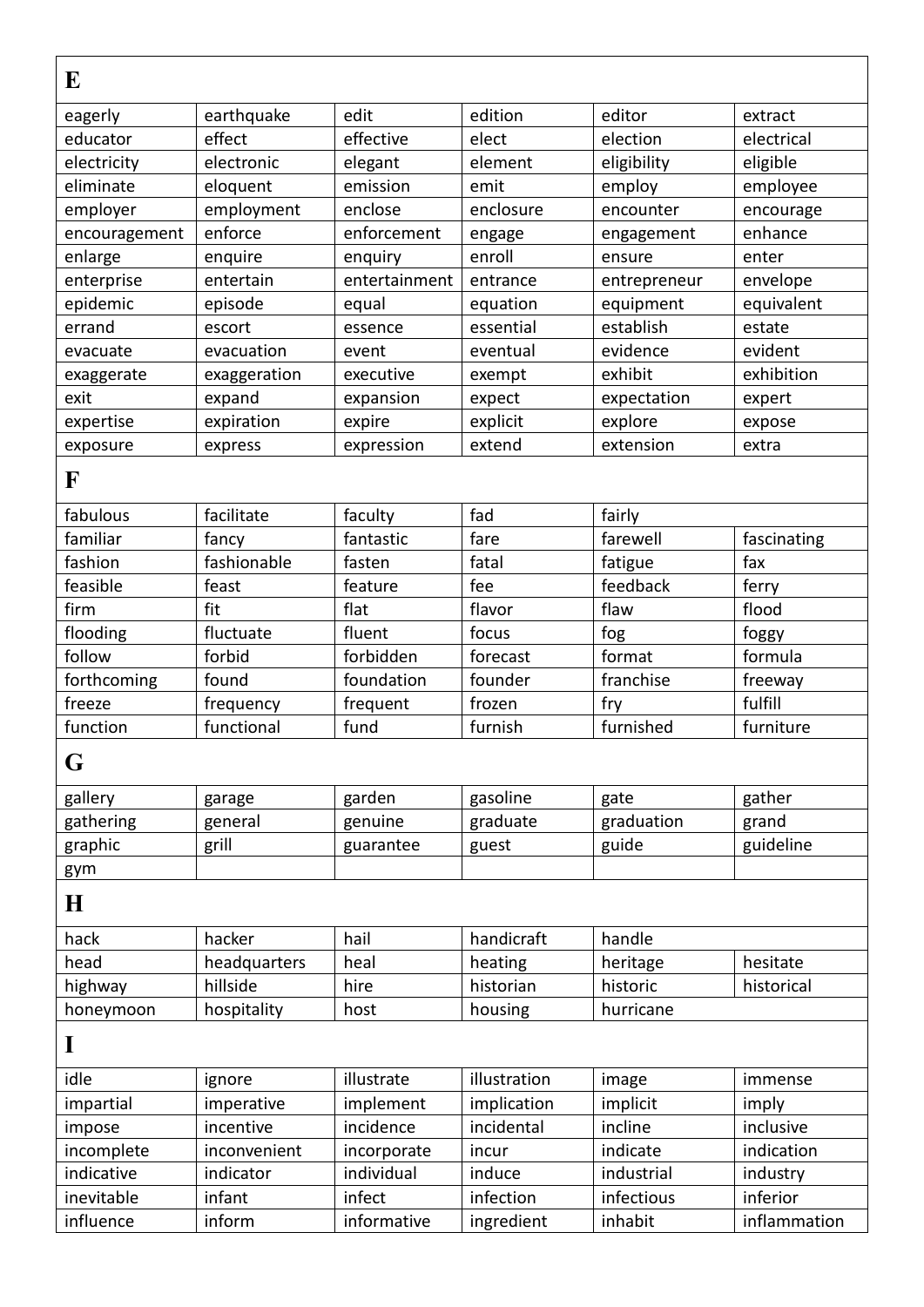| initial      | initiate      | inject       | injection    | injure       | inhabitant   |
|--------------|---------------|--------------|--------------|--------------|--------------|
| innovative   | input         | inquire      | inquiry      | insist       | innovation   |
| insistent    | inspect       | inspector    | inspiration  | inspire      | insistence   |
| institute    | institution   | instruct     | instruction  | instructor   | install      |
| insurance    | integral      | integrate    | intend       | intense      | insufficient |
| interchange  | interfere     | interrupt    | interruption | intersection | intention    |
| interview    | intricate     | introductory | invalid      | invalidation | interval     |
| investigate  | investigation | invitation   | invite       | invoice      | inventory    |
| irrelevant   | issue         | item         | itinerary    |              |              |
| ${\bf J}$    |               |              |              |              |              |
| jam          | join          | journalist   |              |              |              |
| K            |               |              |              |              |              |
| kitchen      |               |              |              |              |              |
| L            |               |              |              |              |              |
| label        | labor         | ladder       | landlady     | landlord     |              |
| landscape    | landslide     | lane         | lapse        | laser        | last         |
| launch       | lawn          | lawyer       | leadership   | leaflet      | league       |
| leak         | lease         | lecture      | lecturer     | legitimate   | liability    |
| liable       | license       | lightning    | list         | load         | lobby        |
| local        | locate        | location     | lotion       | lounge       | loyal        |
| loyalty      | lucrative     | luggage      | luxury       |              |              |
| M            |               |              |              |              |              |
| machinery    | mainly        | maintain     | maintenance  | majority     | manage       |
| mandate      | mandatory     | mansion      | manufacture  | management   | managerial   |
| market       | marketing     | marvelous    | master       | manufacturer | marginal     |
| mechanic     | mediate       | mediation    | medical      | match        | matter       |
| member       | membership    | memo         | memorandum   | medieval     | melt         |
| menu         | merchandise   | merchant     | merge        | memorial     | mention      |
| minimal      | minimum       | minor        | minority     | merger       | merit        |
| mixture      | mode          | model        | modification | mission      | mix          |
| monotony     | morale        | multiple     | museum       | modify       | monitor      |
| mutual       |               |              |              |              |              |
| N            |               |              |              |              |              |
| negotiable   | negotiate     | negotiation  | negotiator   | napkin       | newscast     |
| newscaster   | nominate      | nomination   | notable      | notation     | novice       |
| nutrition    | nutritious    | notice       | notify       |              |              |
| O            |               |              |              |              |              |
| objective    | obligate      | obligation   | obey         | object       | objection    |
| occasional   | occupation    | occupy       | oblige       | observe      | occasion     |
| opera        | opportunity   | option       | occur        | ongoing      | opening      |
| organization | organize      | orientation  | orchestra    | ordinary     | organic      |
| outbreak     |               |              | origin       | original     |              |
|              | outfit        | overall      |              |              | originate    |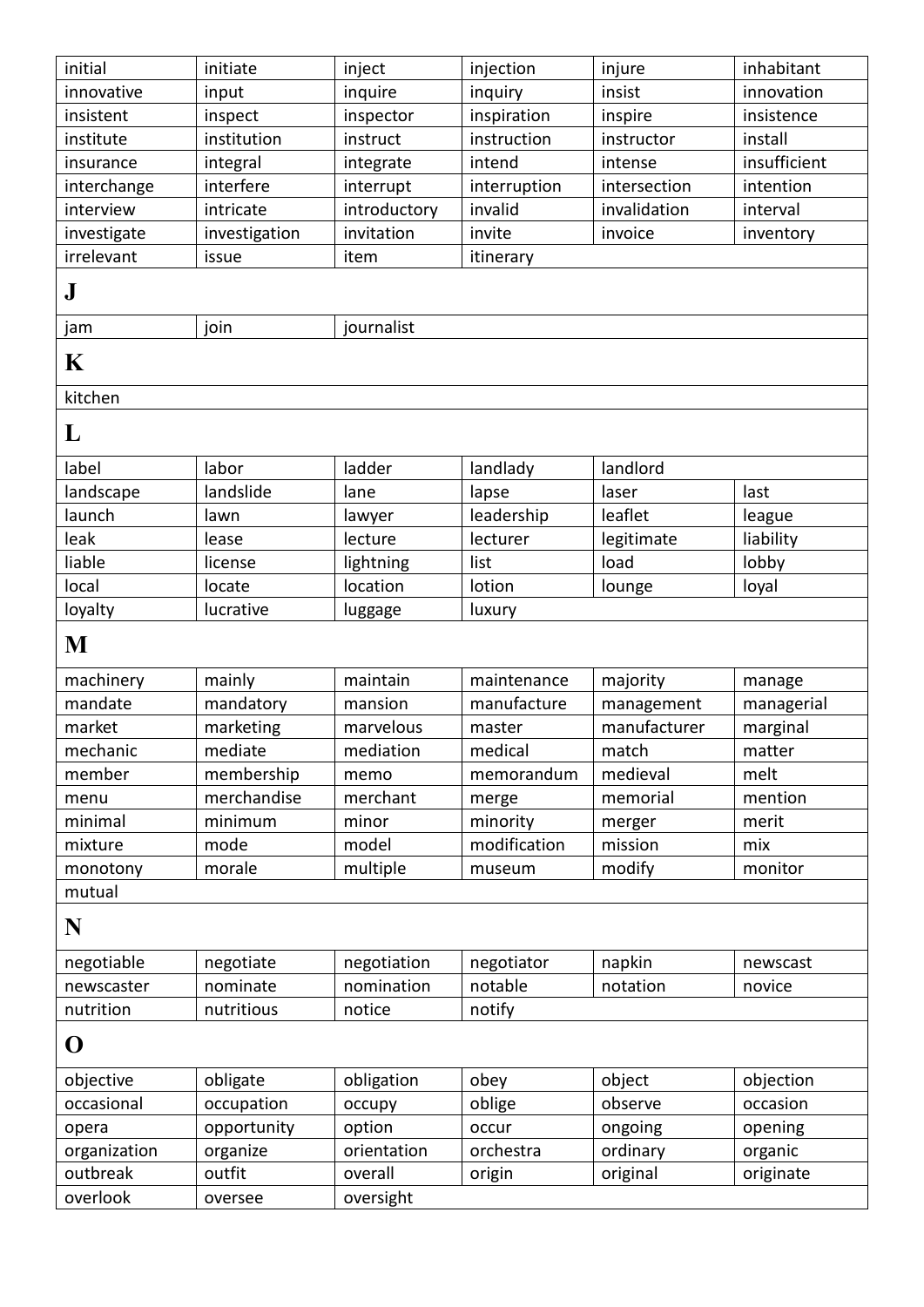| P             |                |               |             |                |               |
|---------------|----------------|---------------|-------------|----------------|---------------|
| package       | paddle         | pamphlet      |             |                |               |
| participant   | participate    | participation | pan         | parcel         | partial       |
| passenger     | passion        | passionate    | particular  | particularly   | partition     |
| patron        | patronize      | peak          | patent      | patience       | patient       |
| per           | perform        | performance   | pedestrian  | peel           | penalty       |
| persistent    | personal       | personnel     | permission  | permit         | persist       |
| pharmacy      | photographer   | photography   | persuade    | pharmaceutical | pharmacist    |
| plan          | plant          | platform      | physician   | pilot          | pioneer       |
| plentiful     | plenty         | plug          | pleasant    | pleased        | pleasure      |
| poll          | porcelain      | porter        | poem        | poet           | poetry        |
| possession    | pot            | potential     | portrait    | position       | possess       |
| precaution    | precede        | prefer        | pottery     | pour           | practitioner  |
| premium       | prescribe      | prescription  | preference  | preliminary    | premiere      |
| preservation  | preserve       | president     | presence    | present        | presentation  |
| previous      | primarily      | primary       | prestigious | presume        | prevail       |
| priority      | privacy        | private       | principal   | printer        | prior         |
| process       | produce        | production    | privilege   | procedure      | proceed       |
| profile       | progress       | progressive   | productive  | productivity   | professional  |
| prolong       | prominent      | promise       | prohibit    | prohibition    | projector     |
| proper        | property       | proportion    | promote     | promotion      | prompt        |
| protection    | provision      | proximity     | proposal    | propose        | protect       |
| publish       | publisher      | punctual      | publication | publicity      | publicize     |
| purchase      | pursue         | pursuit       |             |                |               |
| Q             |                |               |             |                |               |
| qualification | qualified      | qualify       | quality     | quarter        | questionnaire |
| quota         | quote          |               |             |                |               |
| $\mathbf R$   |                |               |             |                |               |
| rail          | railway        | raise         | rally       | rapid          | recall        |
| receipt       | reception      | recipe        | recipient   | recognition    | recognize     |
| recommend     | recommendation | reconcile     | recover     | recovery       | recruit       |
| reference     | reform         | refrain       | refund      | refuse         | region        |
| register      | registration   | regret        | regular     | regulate       | regulation    |
| rehearsal     | rehearse       | reinforce     | reject      | rejection      | relatively    |
| release       | relevance      | relevant      | reliability | reliable       | relieve       |

reluctant remain | remark | remarkable remedy | remind reminder removal remove renaissance renew renewal renovate rent rental repetition replace replaceable replacement reporter represent representation representative reputation request | require | requirement | reside | resident | resident | residential resign | resignation | resist | resistance | resolution | resolve resort resource respond response restore restrict restriction | resume | retail | retailer | retire | retirement retrieval | retrieve | reveal | revenue | review | revise revision | revolution | reward | rigid | rigorous | rival

roast route routine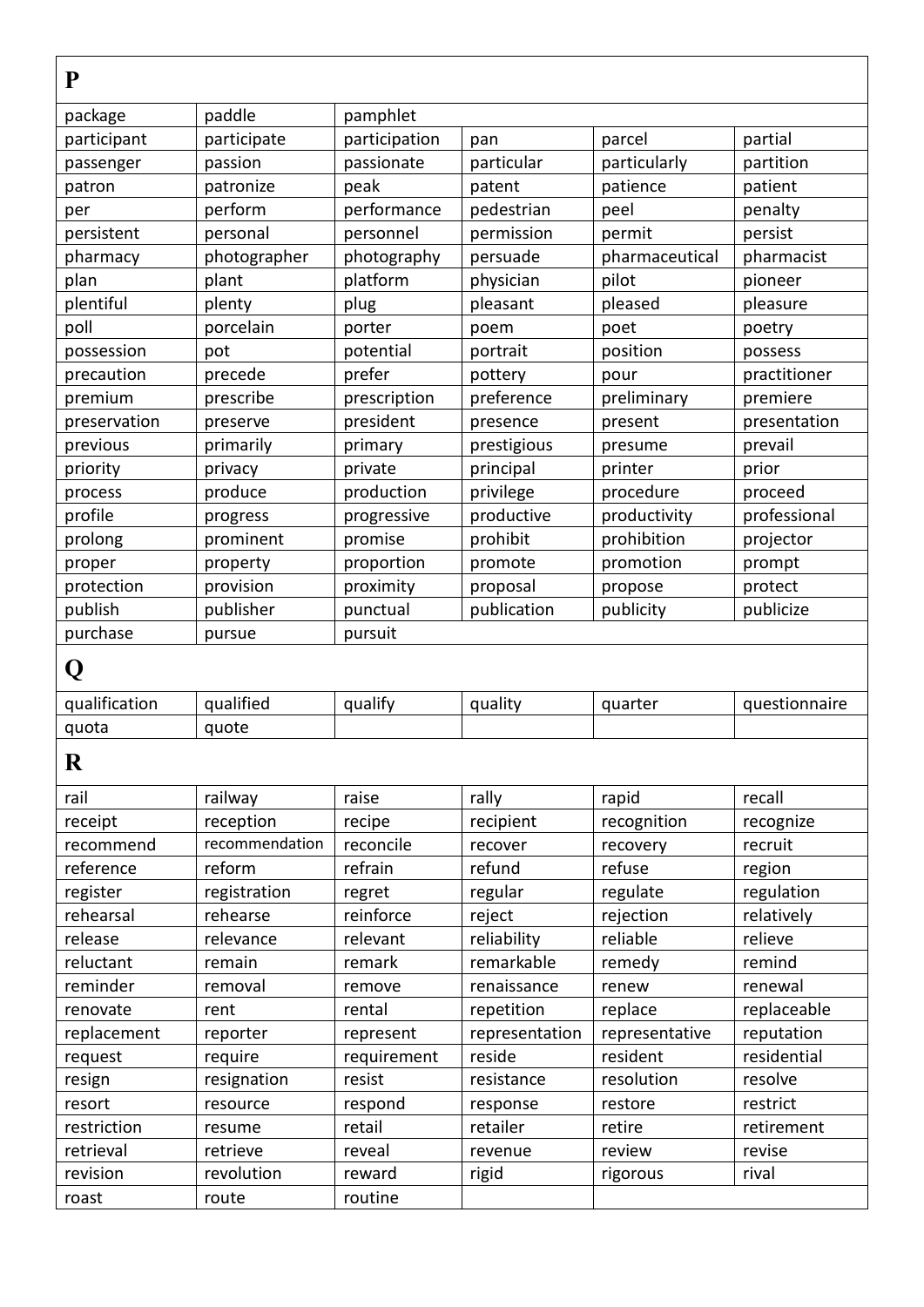| S             |               |              |            |              |              |
|---------------|---------------|--------------|------------|--------------|--------------|
| sample        | satisfied     | satisfy      | sauce      | scenery      | sail         |
| scent         | scheme        | screen       | scrub      | scrutiny     | scenic       |
| sculpture     | seal          | seasoning    | sector     | secure       | sculptor     |
| seek          | select        | selection    | seminar    | separate     | security     |
| sequence      | series        | serve        | server     | service      | separately   |
| shadow        | shampoo       | shift        | ship       | shipping     | set          |
| shower        | shuttle       | sightseeing  | sign       | significance | shortage     |
| situation     | sketch        | slice        | slight     | slightly     | significant  |
| sneeze        | soak          | socket       | software   | solicitor    | snack        |
| solution      | sophisticated | source       | space      | spacious     | solo         |
| specialize    | specific      | specify      | speed      | spice        | specialist   |
| sponsor       | sponsorship   | staff        | stall      | standard     | spicy        |
| stapler       | state         | statement    | stationery | statue       | staple       |
| stew          | steward       | stewardess   | stock      | storm        | status       |
| strategic     | strategy      | strict       | strike     | striker      | stormy       |
| submit        | subscribe     | subscription | substitute | substitution | studio       |
| subway        | sufficient    | suggest      | suggestion | suit         | suburb       |
| summarize     | summary       | superior     | supervise  | supervisor   | suitable     |
| supply        | supportive    | suppose      | surf       | surgeon      | supplier     |
| surround      | surroundings  | survey       | suspend    | suspension   | surgery      |
| switch        | symphony      | symptom      | syndrome   | sustain      |              |
| T             |               |              |            |              |              |
| tag           | tailor        | tailor-made  | takeover   | tablet       | tactics      |
| taste         | tasty         | technician   | technique  | talented     | target       |
| tender        | tentative     | term         | terminal   | temporary    | tenant       |
| therapy       | thunder       | thunderstorm | tightly    | texture      | therapist    |
| tolerance     | tolerant      | tolerate     | toll       | tip          | toast        |
| trace         | track         | traffic jam  | transition | tornado      | tow          |
| treat         | treatment     | tremendous   | trend      | translate    | tray         |
| tunnel        | typhoon       | tsunami      | tuition    |              |              |
| U             |               |              |            |              |              |
| unpredictable | unveil        | ultimate     | ultimately | unemployed   | unemployment |
| utility       | utilize       | upgrade      | urge       | urgent       | utensil      |
| utter         |               |              |            |              |              |
| $\bf V$       |               |              |            |              |              |
| valid         | validity      | vast         | vacancy    | vacant       | vague        |
| vegetarian    | vehicle       | veil         | vendor     | venue        | verify       |
| version       | violate       | violation    | virus      | visual       | vital        |
| volume        | voucher       | <b>VOW</b>   |            |              |              |
| W             |               |              |            |              |              |
| wage          | warehouse     | warrant      | warranty   | wave         | wireless     |
| workforce     | workshop      | worthwhile   | wound      |              |              |